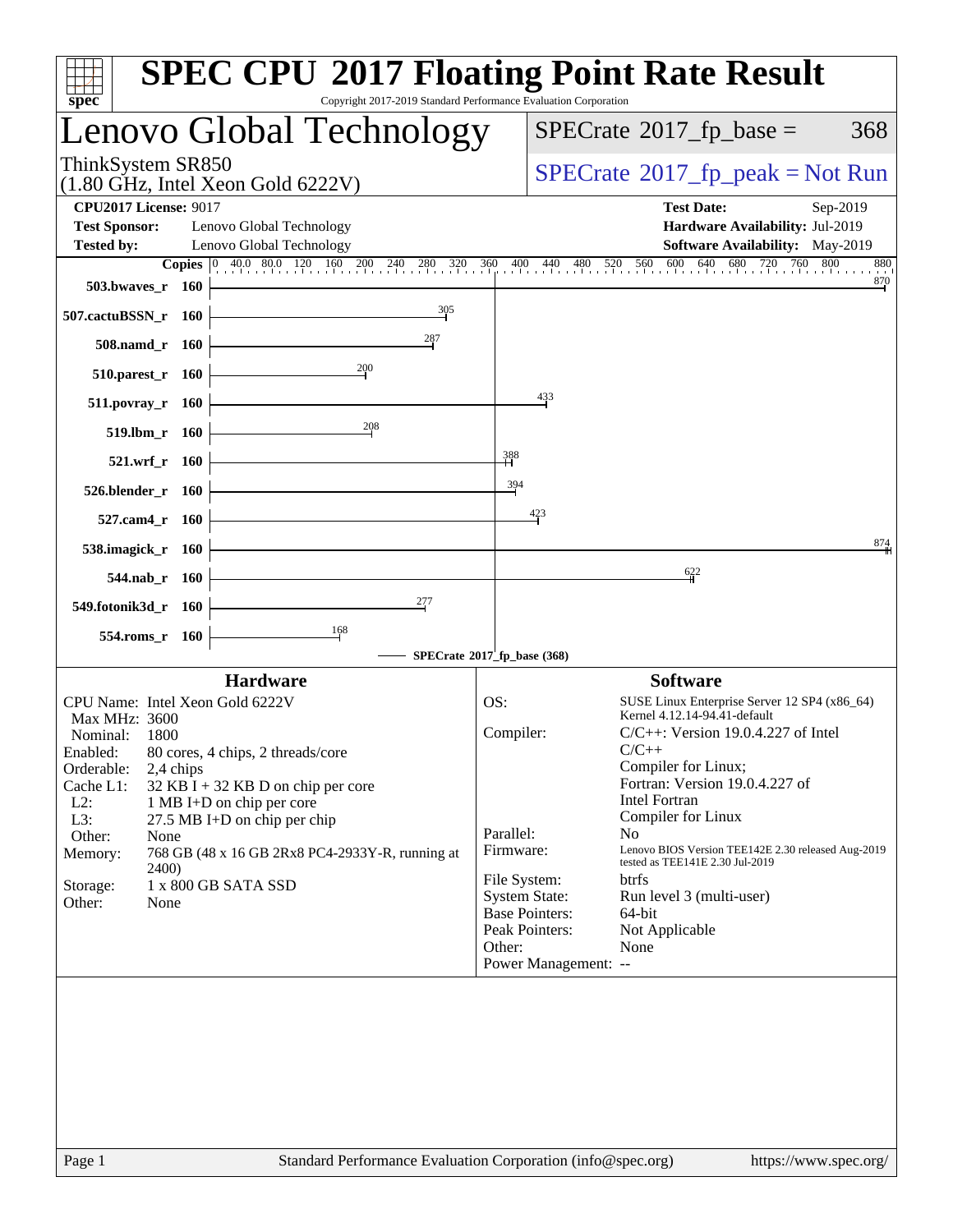

# Lenovo Global Technology

(1.80 GHz, Intel Xeon Gold 6222V)

 $SPECTate@2017_fp\_peak = Not Run$  $SPECTate$ <sup>®</sup>[2017\\_fp\\_base =](http://www.spec.org/auto/cpu2017/Docs/result-fields.html#SPECrate2017fpbase) 368

**[Test Sponsor:](http://www.spec.org/auto/cpu2017/Docs/result-fields.html#TestSponsor)** Lenovo Global Technology **[Hardware Availability:](http://www.spec.org/auto/cpu2017/Docs/result-fields.html#HardwareAvailability)** Jul-2019 **[Tested by:](http://www.spec.org/auto/cpu2017/Docs/result-fields.html#Testedby)** Lenovo Global Technology **[Software Availability:](http://www.spec.org/auto/cpu2017/Docs/result-fields.html#SoftwareAvailability)** May-2019

**[CPU2017 License:](http://www.spec.org/auto/cpu2017/Docs/result-fields.html#CPU2017License)** 9017 **[Test Date:](http://www.spec.org/auto/cpu2017/Docs/result-fields.html#TestDate)** Sep-2019

### **[Results Table](http://www.spec.org/auto/cpu2017/Docs/result-fields.html#ResultsTable)**

|                                    |                |                |       | <b>Base</b>    |       |                | <b>Peak</b> |               |                |              |                |              |                |              |
|------------------------------------|----------------|----------------|-------|----------------|-------|----------------|-------------|---------------|----------------|--------------|----------------|--------------|----------------|--------------|
| <b>Benchmark</b>                   | <b>Copies</b>  | <b>Seconds</b> | Ratio | <b>Seconds</b> | Ratio | <b>Seconds</b> | Ratio       | <b>Copies</b> | <b>Seconds</b> | <b>Ratio</b> | <b>Seconds</b> | <b>Ratio</b> | <b>Seconds</b> | <b>Ratio</b> |
| 503.bwayes_r                       | 160            | 1844           | 870   | 1846           | 869   | 1845           | 870         |               |                |              |                |              |                |              |
| 507.cactuBSSN r                    | 160            | 667            | 304   | 664            | 305   | 665            | 305         |               |                |              |                |              |                |              |
| $508$ .namd $r$                    | 160            | 530            | 287   | 530            | 287   | 529            | 287         |               |                |              |                |              |                |              |
| 510.parest_r                       | 160            | 2094           | 200   | 2085           | 201   | 2090           | 200         |               |                |              |                |              |                |              |
| 511.povray_r                       | 160            | 862            | 434   | 863            | 433   | 864            | 433         |               |                |              |                |              |                |              |
| 519.1bm r                          | 160            | 810            | 208   | 810            | 208   | 810            | 208         |               |                |              |                |              |                |              |
| 521.wrf                            | 160            | 919            | 390   | 923            | 388   | 939            | 382         |               |                |              |                |              |                |              |
| 526.blender r                      | 160            | 619            | 394   | 618            | 394   | 619            | 394         |               |                |              |                |              |                |              |
| $527$ .cam $4r$                    | 160            | 663            | 422   | 661            | 423   | 662            | 423         |               |                |              |                |              |                |              |
| 538.imagick_r                      | 160            | 455            | 874   | 454            | 877   | 457            | 871         |               |                |              |                |              |                |              |
| 544.nab_r                          | 160            | 435            | 619   | 433            | 622   | 432            | 624         |               |                |              |                |              |                |              |
| 549.fotonik3d r                    | 160            | 2251           | 277   | 2252           | 277   | 2251           | 277         |               |                |              |                |              |                |              |
| $554$ .roms_r                      | 160            | 1516           | 168   | 1517           | 168   | 1517           | 168         |               |                |              |                |              |                |              |
| $SPECrate^{\otimes}2017$ fp base = |                |                | 368   |                |       |                |             |               |                |              |                |              |                |              |
| $SPECrate^{\circ}2017$ _fp_peak =  | <b>Not Run</b> |                |       |                |       |                |             |               |                |              |                |              |                |              |

Results appear in the [order in which they were run](http://www.spec.org/auto/cpu2017/Docs/result-fields.html#RunOrder). Bold underlined text [indicates a median measurement](http://www.spec.org/auto/cpu2017/Docs/result-fields.html#Median).

#### **[Submit Notes](http://www.spec.org/auto/cpu2017/Docs/result-fields.html#SubmitNotes)**

 The numactl mechanism was used to bind copies to processors. The config file option 'submit' was used to generate numactl commands to bind each copy to a specific processor. For details, please see the config file.

### **[Operating System Notes](http://www.spec.org/auto/cpu2017/Docs/result-fields.html#OperatingSystemNotes)**

Stack size set to unlimited using "ulimit -s unlimited"

#### **[General Notes](http://www.spec.org/auto/cpu2017/Docs/result-fields.html#GeneralNotes)**

Environment variables set by runcpu before the start of the run: LD LIBRARY PATH = "/home/cpu2017-1.0.5-ic19.0u4/lib/intel64"

 Binaries compiled on a system with 1x Intel Core i9-799X CPU + 32GB RAM memory using Redhat Enterprise Linux 7.5 Transparent Huge Pages enabled by default Prior to runcpu invocation Filesystem page cache synced and cleared with: sync; echo 3> /proc/sys/vm/drop\_caches runcpu command invoked through numactl i.e.: numactl --interleave=all runcpu <etc> NA: The test sponsor attests, as of date of publication, that CVE-2017-5754 (Meltdown)

**(Continued on next page)**

| Page 2 | Standard Performance Evaluation Corporation (info@spec.org) | https://www.spec.org/ |
|--------|-------------------------------------------------------------|-----------------------|
|--------|-------------------------------------------------------------|-----------------------|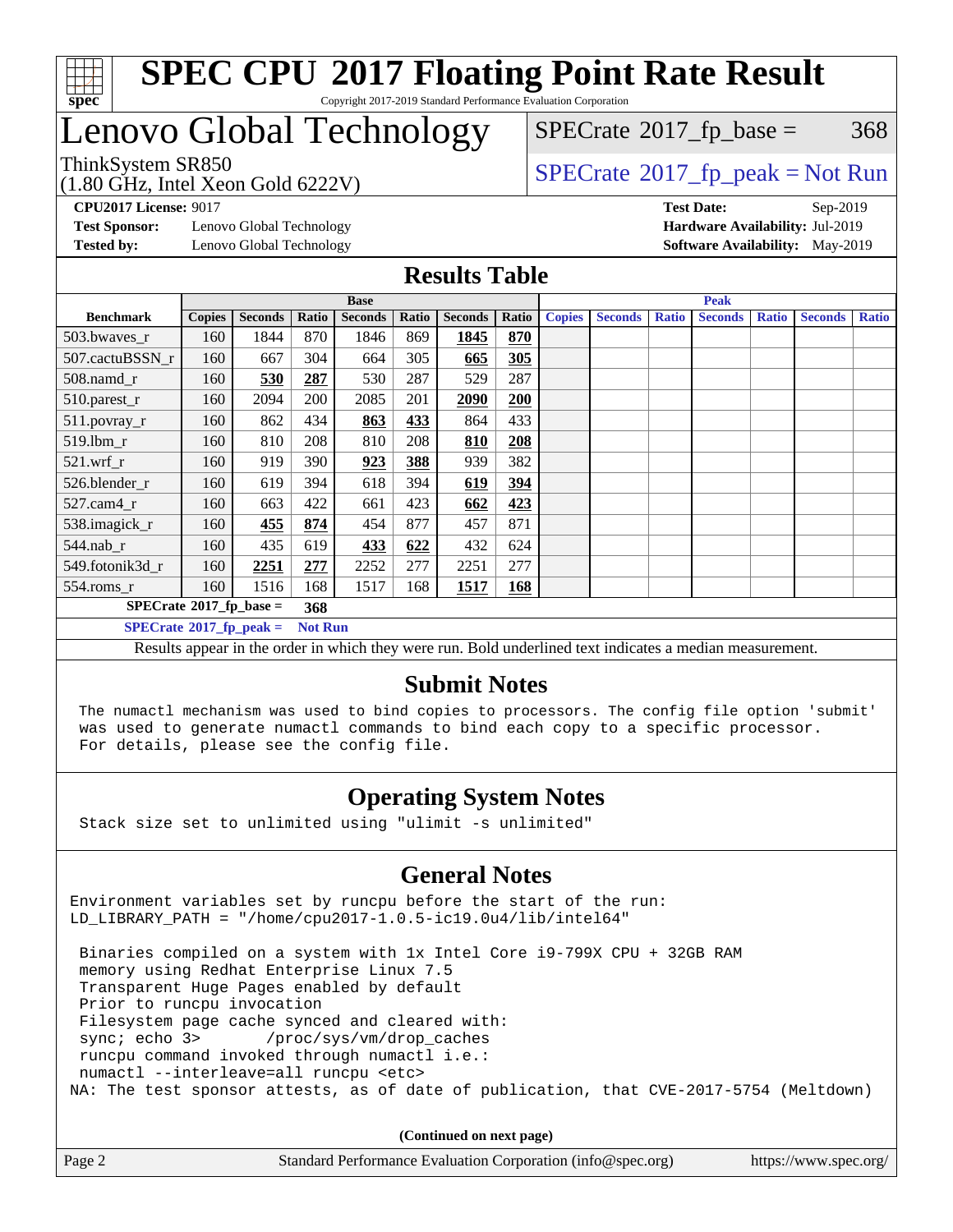

Copyright 2017-2019 Standard Performance Evaluation Corporation

# Lenovo Global Technology

 $SPECTate$ <sup>®</sup>[2017\\_fp\\_base =](http://www.spec.org/auto/cpu2017/Docs/result-fields.html#SPECrate2017fpbase) 368

(1.80 GHz, Intel Xeon Gold 6222V)

ThinkSystem SR850<br>  $\begin{array}{c}\n\text{SPECrate} \textcirc 2017 \text{ fp } peak = Not Run\n\end{array}$  $\begin{array}{c}\n\text{SPECrate} \textcirc 2017 \text{ fp } peak = Not Run\n\end{array}$  $\begin{array}{c}\n\text{SPECrate} \textcirc 2017 \text{ fp } peak = Not Run\n\end{array}$ 

**[Test Sponsor:](http://www.spec.org/auto/cpu2017/Docs/result-fields.html#TestSponsor)** Lenovo Global Technology **[Hardware Availability:](http://www.spec.org/auto/cpu2017/Docs/result-fields.html#HardwareAvailability)** Jul-2019 **[Tested by:](http://www.spec.org/auto/cpu2017/Docs/result-fields.html#Testedby)** Lenovo Global Technology **[Software Availability:](http://www.spec.org/auto/cpu2017/Docs/result-fields.html#SoftwareAvailability)** May-2019

**[CPU2017 License:](http://www.spec.org/auto/cpu2017/Docs/result-fields.html#CPU2017License)** 9017 **[Test Date:](http://www.spec.org/auto/cpu2017/Docs/result-fields.html#TestDate)** Sep-2019

#### **[General Notes \(Continued\)](http://www.spec.org/auto/cpu2017/Docs/result-fields.html#GeneralNotes)**

is mitigated in the system as tested and documented. Yes: The test sponsor attests, as of date of publication, that CVE-2017-5753 (Spectre variant 1) is mitigated in the system as tested and documented. Yes: The test sponsor attests, as of date of publication, that CVE-2017-5715 (Spectre variant 2) is mitigated in the system as tested and documented. Yes: The test sponsor attests, as of date of publication, that CVE-2018-3640 (Spectre variant 3a) is mitigated in the system as tested and documented. Yes: The test sponsor attests, as of date of publication, that CVE-2018-3639 (Spectre variant 4) is mitigated in the system as tested and documented.

#### **[Platform Notes](http://www.spec.org/auto/cpu2017/Docs/result-fields.html#PlatformNotes)**

```
Page 3 Standard Performance Evaluation Corporation (info@spec.org) https://www.spec.org/
BIOS configuration:
Choose Operating Mode set to Maximum Performance
Choose Operating Mode set to Custom Mode
C-States set to Legacy
SNC set to Enable
  Sysinfo program /home/cpu2017-1.0.5-ic19.0u4/bin/sysinfo
  Rev: r5974 of 2018-05-19 9bcde8f2999c33d61f64985e45859ea9
  running on linux-hxhl Wed Sep 18 14:00:44 2019
  SUT (System Under Test) info as seen by some common utilities.
  For more information on this section, see
     https://www.spec.org/cpu2017/Docs/config.html#sysinfo
  From /proc/cpuinfo
     model name : Intel(R) Xeon(R) Gold 6222V CPU @ 1.80GHz
        4 "physical id"s (chips)
        160 "processors"
     cores, siblings (Caution: counting these is hw and system dependent. The following
     excerpts from /proc/cpuinfo might not be reliable. Use with caution.)
        cpu cores : 20
        siblings : 40
        physical 0: cores 0 1 2 3 4 8 9 10 11 12 16 17 18 19 20 24 25 26 27 28
        physical 1: cores 0 1 2 3 4 8 9 10 11 12 16 17 18 19 20 24 25 26 27 28
        physical 2: cores 0 1 2 3 4 8 9 10 11 12 16 17 18 19 20 24 25 26 27 28
        physical 3: cores 0 1 2 3 4 8 9 10 11 12 16 17 18 19 20 24 25 26 27 28
  From lscpu:
      Architecture: x86_64
       CPU op-mode(s): 32-bit, 64-bit
      Byte Order: Little Endian
       CPU(s): 160
       On-line CPU(s) list: 0-159
      Thread(s) per core: 2
       Core(s) per socket: 20
                                   (Continued on next page)
```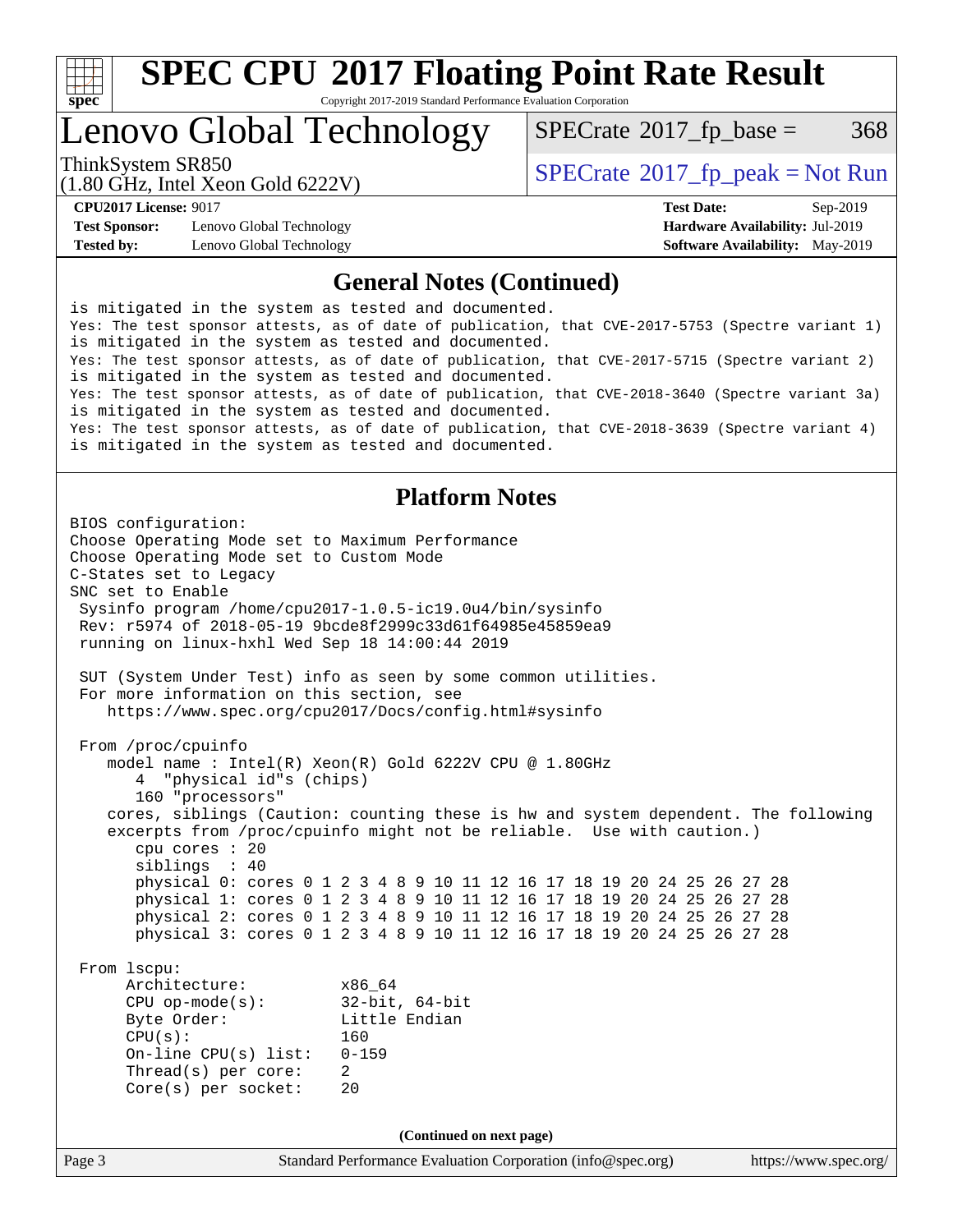

Copyright 2017-2019 Standard Performance Evaluation Corporation

# Lenovo Global Technology

 $SPECTate@2017_fp\_base = 368$ 

(1.80 GHz, Intel Xeon Gold 6222V)

ThinkSystem SR850<br>(1.80 GHz, Intel Xeon Gold 6222V) [SPECrate](http://www.spec.org/auto/cpu2017/Docs/result-fields.html#SPECrate2017fppeak)®[2017\\_fp\\_peak = N](http://www.spec.org/auto/cpu2017/Docs/result-fields.html#SPECrate2017fppeak)ot Run

**[CPU2017 License:](http://www.spec.org/auto/cpu2017/Docs/result-fields.html#CPU2017License)** 9017 **[Test Date:](http://www.spec.org/auto/cpu2017/Docs/result-fields.html#TestDate)** Sep-2019

**[Test Sponsor:](http://www.spec.org/auto/cpu2017/Docs/result-fields.html#TestSponsor)** Lenovo Global Technology **[Hardware Availability:](http://www.spec.org/auto/cpu2017/Docs/result-fields.html#HardwareAvailability)** Jul-2019 **[Tested by:](http://www.spec.org/auto/cpu2017/Docs/result-fields.html#Testedby)** Lenovo Global Technology **[Software Availability:](http://www.spec.org/auto/cpu2017/Docs/result-fields.html#SoftwareAvailability)** May-2019

#### **[Platform Notes \(Continued\)](http://www.spec.org/auto/cpu2017/Docs/result-fields.html#PlatformNotes)**

| Socket(s):               | 4                                                                                    |
|--------------------------|--------------------------------------------------------------------------------------|
| NUMA $node(s):$          | 8                                                                                    |
| Vendor ID:               | GenuineIntel                                                                         |
| CPU family:              | 6                                                                                    |
| Model:                   | 85                                                                                   |
| Model name:              | $Intel(R) Xeon(R) Gold 6222V CPU @ 1.80GHz$                                          |
| Stepping:                | 7                                                                                    |
| CPU MHz:                 | 1800.000                                                                             |
| CPU max MHz:             | 3600.0000                                                                            |
| CPU min MHz:             | 800.0000                                                                             |
| BogoMIPS:                | 3600.00                                                                              |
| Virtualization:          | $VT - x$                                                                             |
| L1d cache:               | 32K                                                                                  |
| Lli cache:               | 32K                                                                                  |
| $L2$ cache:              | 1024K                                                                                |
| L3 cache:                | 28160K                                                                               |
| NUMA node0 CPU(s):       | $0-2$ , 5, 6, 10-12, 15, 16, 80-82, 85, 86, 90-92, 95, 96                            |
| NUMA nodel CPU(s):       | 3, 4, 7-9, 13, 14, 17-19, 83, 84, 87-89, 93, 94, 97-99                               |
| NUMA $node2$ $CPU(s):$   | 20-22, 25, 26, 30-32, 35, 36, 100-102, 105, 106, 110-112, 115, 116                   |
| NUMA $node3$ $CPU(s):$   | 23, 24, 27-29, 33, 34, 37-39, 103, 104, 107-109, 113, 114, 117-119                   |
| NUMA $node4$ CPU $(s)$ : | 40-42, 45, 46, 50-52, 55, 56, 120-122, 125, 126, 130-132, 135, 136                   |
| NUMA node5 CPU(s):       | 43, 44, 47-49, 53, 54, 57-59, 123, 124, 127-129, 133, 134, 137-139                   |
| NUMA node6 $CPU(s):$     | 60-62, 65, 66, 70-72, 75, 76, 140-142, 145, 146, 150-152, 155, 156                   |
| NUMA $node7$ CPU $(s)$ : | 63, 64, 67-69, 73, 74, 77-79, 143, 144, 147-149, 153, 154, 157-159                   |
| Flaqs:                   | fpu vme de pse tsc msr pae mce cx8 apic sep mtrr pge mca cmov                        |
|                          | pat pse36 clflush dts acpi mmx fxsr sse sse2 ss ht tm pbe syscall nx pdpelgb rdtscp  |
|                          | lm constant_tsc art arch_perfmon pebs bts rep_good nopl xtopology nonstop_tsc cpuid  |
|                          | aperfmperf pni pclmulqdq dtes64 monitor ds_cpl vmx smx est tm2 ssse3 sdbg fma cx16   |
|                          | xtpr pdcm pcid dca sse4_1 sse4_2 x2apic movbe popcnt tsc_deadline_timer aes xsave    |
|                          | avx f16c rdrand lahf_lm abm 3dnowprefetch cpuid_fault epb cat_13 cdp_13              |
|                          | invpcid_single intel_ppin ssbd mba ibrs ibpb stibp tpr_shadow vnmi flexpriority ept  |
|                          | vpid fsgsbase tsc_adjust bmil hle avx2 smep bmi2 erms invpcid rtm cqm mpx rdt_a      |
|                          | avx512f avx512dq rdseed adx smap clflushopt clwb intel_pt avx512cd avx512bw avx512vl |
|                          | xsaveopt xsavec xgetbvl xsaves cqm_llc cqm_occup_llc cqm_mbm_total cqm_mbm_local     |
|                          | dtherm ida arat pln pts pku ospke avx512_vnni flush_lld arch_capabilities            |
|                          |                                                                                      |
| /proc/cpuinfo cache data |                                                                                      |
| cache size $: 28160$ KB  |                                                                                      |
|                          |                                                                                      |
|                          | From numactl --hardware WARNING: a numactl 'node' might or might not correspond to a |
| physical chip.           |                                                                                      |
| available: 8 nodes (0-7) |                                                                                      |
|                          | node 0 cpus: 0 1 2 5 6 10 11 12 15 16 80 81 82 85 86 90 91 92 95 96                  |
| node 0 size: 96337 MB    |                                                                                      |
| node 0 free: 95736 MB    |                                                                                      |
|                          | node 1 cpus: 3 4 7 8 9 13 14 17 18 19 83 84 87 88 89 93 94 97 98 99                  |
| node 1 size: 96758 MB    |                                                                                      |

**(Continued on next page)**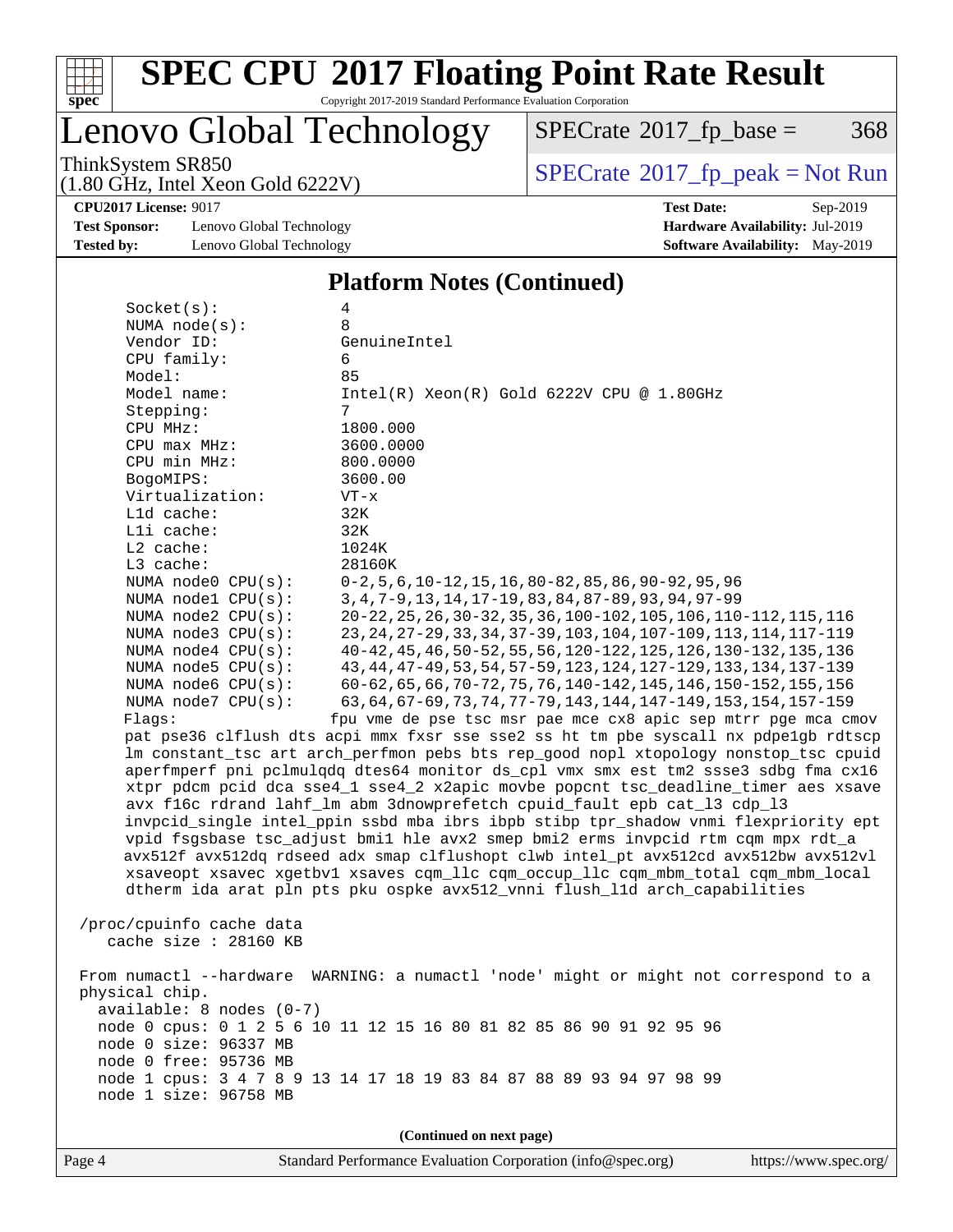

Copyright 2017-2019 Standard Performance Evaluation Corporation

# Lenovo Global Technology

 $SPECTate@2017_fp\_base = 368$ 

(1.80 GHz, Intel Xeon Gold 6222V)

ThinkSystem SR850<br>(1.80 GHz, Intel Xeon Gold 6222V) [SPECrate](http://www.spec.org/auto/cpu2017/Docs/result-fields.html#SPECrate2017fppeak)®[2017\\_fp\\_peak = N](http://www.spec.org/auto/cpu2017/Docs/result-fields.html#SPECrate2017fppeak)ot Run

**[Test Sponsor:](http://www.spec.org/auto/cpu2017/Docs/result-fields.html#TestSponsor)** Lenovo Global Technology **[Hardware Availability:](http://www.spec.org/auto/cpu2017/Docs/result-fields.html#HardwareAvailability)** Jul-2019 **[Tested by:](http://www.spec.org/auto/cpu2017/Docs/result-fields.html#Testedby)** Lenovo Global Technology **[Software Availability:](http://www.spec.org/auto/cpu2017/Docs/result-fields.html#SoftwareAvailability)** May-2019

**[CPU2017 License:](http://www.spec.org/auto/cpu2017/Docs/result-fields.html#CPU2017License)** 9017 **[Test Date:](http://www.spec.org/auto/cpu2017/Docs/result-fields.html#TestDate)** Sep-2019

#### **[Platform Notes \(Continued\)](http://www.spec.org/auto/cpu2017/Docs/result-fields.html#PlatformNotes)**

|                                                                                                                                     |                                                   | node 1 free: 96291 MB                                                                                       |    |                         |    |     |  |     |    |  |                          |  |  |  |  |  |
|-------------------------------------------------------------------------------------------------------------------------------------|---------------------------------------------------|-------------------------------------------------------------------------------------------------------------|----|-------------------------|----|-----|--|-----|----|--|--------------------------|--|--|--|--|--|
|                                                                                                                                     |                                                   | node 2 cpus: 20 21 22 25 26 30 31 32 35 36 100 101 102 105 106 110 111 112 115 116                          |    |                         |    |     |  |     |    |  |                          |  |  |  |  |  |
|                                                                                                                                     |                                                   | node 2 size: 96758 MB                                                                                       |    |                         |    |     |  |     |    |  |                          |  |  |  |  |  |
|                                                                                                                                     |                                                   | node 2 free: 96337 MB                                                                                       |    |                         |    |     |  |     |    |  |                          |  |  |  |  |  |
|                                                                                                                                     |                                                   | node 3 cpus: 23 24 27 28 29 33 34 37 38 39 103 104 107 108 109 113 114 117 118 119                          |    |                         |    |     |  |     |    |  |                          |  |  |  |  |  |
|                                                                                                                                     |                                                   | node 3 size: 96758 MB                                                                                       |    |                         |    |     |  |     |    |  |                          |  |  |  |  |  |
|                                                                                                                                     |                                                   | node 3 free: 96326 MB                                                                                       |    |                         |    |     |  |     |    |  |                          |  |  |  |  |  |
|                                                                                                                                     |                                                   | node 4 cpus: 40 41 42 45 46 50 51 52 55 56 120 121 122 125 126 130 131 132 135 136                          |    |                         |    |     |  |     |    |  |                          |  |  |  |  |  |
|                                                                                                                                     |                                                   | node 4 size: 96758 MB                                                                                       |    |                         |    |     |  |     |    |  |                          |  |  |  |  |  |
|                                                                                                                                     |                                                   | node 4 free: 96268 MB                                                                                       |    |                         |    |     |  |     |    |  |                          |  |  |  |  |  |
|                                                                                                                                     |                                                   | node 5 cpus: 43 44 47 48 49 53 54 57 58 59 123 124 127 128 129 133 134 137 138 139                          |    |                         |    |     |  |     |    |  |                          |  |  |  |  |  |
|                                                                                                                                     |                                                   | node 5 size: 96758 MB                                                                                       |    |                         |    |     |  |     |    |  |                          |  |  |  |  |  |
|                                                                                                                                     |                                                   | node 5 free: 96263 MB<br>node 6 cpus: 60 61 62 65 66 70 71 72 75 76 140 141 142 145 146 150 151 152 155 156 |    |                         |    |     |  |     |    |  |                          |  |  |  |  |  |
|                                                                                                                                     |                                                   |                                                                                                             |    |                         |    |     |  |     |    |  |                          |  |  |  |  |  |
|                                                                                                                                     |                                                   | node 6 size: 96758 MB<br>node 6 free: 96312 MB                                                              |    |                         |    |     |  |     |    |  |                          |  |  |  |  |  |
|                                                                                                                                     |                                                   | node 7 cpus: 63 64 67 68 69 73 74 77 78 79 143 144 147 148 149 153 154 157 158 159                          |    |                         |    |     |  |     |    |  |                          |  |  |  |  |  |
|                                                                                                                                     |                                                   | node 7 size: 96756 MB                                                                                       |    |                         |    |     |  |     |    |  |                          |  |  |  |  |  |
|                                                                                                                                     |                                                   | node 7 free: 96268 MB                                                                                       |    |                         |    |     |  |     |    |  |                          |  |  |  |  |  |
|                                                                                                                                     |                                                   | node distances:                                                                                             |    |                         |    |     |  |     |    |  |                          |  |  |  |  |  |
| node                                                                                                                                |                                                   | $\overline{0}$<br>$\mathbf{1}$                                                                              | 2  | $\overline{\mathbf{3}}$ |    | 4 5 |  | 6 7 |    |  |                          |  |  |  |  |  |
| 0:                                                                                                                                  |                                                   | 10<br>11                                                                                                    | 21 | 21                      | 21 | 21  |  | 31  | 31 |  |                          |  |  |  |  |  |
| 1:                                                                                                                                  |                                                   | 11<br>10                                                                                                    | 21 | 21                      | 21 | 21  |  | 31  | 31 |  |                          |  |  |  |  |  |
| 2:                                                                                                                                  |                                                   | 21 21                                                                                                       | 10 | 11                      | 31 | 31  |  | 21  | 21 |  |                          |  |  |  |  |  |
| 3:                                                                                                                                  |                                                   | 21 21                                                                                                       | 11 | 10                      | 31 | 31  |  | 21  | 21 |  |                          |  |  |  |  |  |
| 4 :                                                                                                                                 |                                                   | 21<br>-21                                                                                                   | 31 | 31                      | 10 | 11  |  | 21  | 21 |  |                          |  |  |  |  |  |
| 5:                                                                                                                                  |                                                   | 21 21                                                                                                       | 31 | 31                      | 11 | 10  |  | 21  | 21 |  |                          |  |  |  |  |  |
| 6:                                                                                                                                  |                                                   | 31 31                                                                                                       | 21 | 21                      | 21 | 21  |  | 10  | 11 |  |                          |  |  |  |  |  |
| 7:                                                                                                                                  |                                                   | 31<br>31                                                                                                    | 21 | 21                      | 21 | 21  |  | 11  | 10 |  |                          |  |  |  |  |  |
| From /proc/meminfo<br>MemTotal:<br>792215624 kB<br>HugePages_Total:<br>0<br>Hugepagesize:<br>2048 kB                                |                                                   |                                                                                                             |    |                         |    |     |  |     |    |  |                          |  |  |  |  |  |
|                                                                                                                                     |                                                   |                                                                                                             |    |                         |    |     |  |     |    |  |                          |  |  |  |  |  |
| From /etc/*release* /etc/*version*<br>SuSE-release:<br>SUSE Linux Enterprise Server 12 (x86_64)<br>$VERSION = 12$<br>PATCHLEVEL = 4 |                                                   |                                                                                                             |    |                         |    |     |  |     |    |  |                          |  |  |  |  |  |
|                                                                                                                                     |                                                   | # This file is deprecated and will be removed in a future service pack or release.                          |    |                         |    |     |  |     |    |  |                          |  |  |  |  |  |
| # Please check /etc/os-release for details about this release.                                                                      |                                                   |                                                                                                             |    |                         |    |     |  |     |    |  |                          |  |  |  |  |  |
|                                                                                                                                     |                                                   | os-release:                                                                                                 |    |                         |    |     |  |     |    |  |                          |  |  |  |  |  |
|                                                                                                                                     | NAME="SLES"                                       |                                                                                                             |    |                         |    |     |  |     |    |  |                          |  |  |  |  |  |
| VERSION="12-SP4"                                                                                                                    |                                                   |                                                                                                             |    |                         |    |     |  |     |    |  |                          |  |  |  |  |  |
| VERSION_ID="12.4"                                                                                                                   |                                                   |                                                                                                             |    |                         |    |     |  |     |    |  |                          |  |  |  |  |  |
|                                                                                                                                     | PRETTY_NAME="SUSE Linux Enterprise Server 12 SP4" |                                                                                                             |    |                         |    |     |  |     |    |  |                          |  |  |  |  |  |
|                                                                                                                                     |                                                   |                                                                                                             |    |                         |    |     |  |     |    |  |                          |  |  |  |  |  |
|                                                                                                                                     |                                                   |                                                                                                             |    |                         |    |     |  |     |    |  | (Continued on next page) |  |  |  |  |  |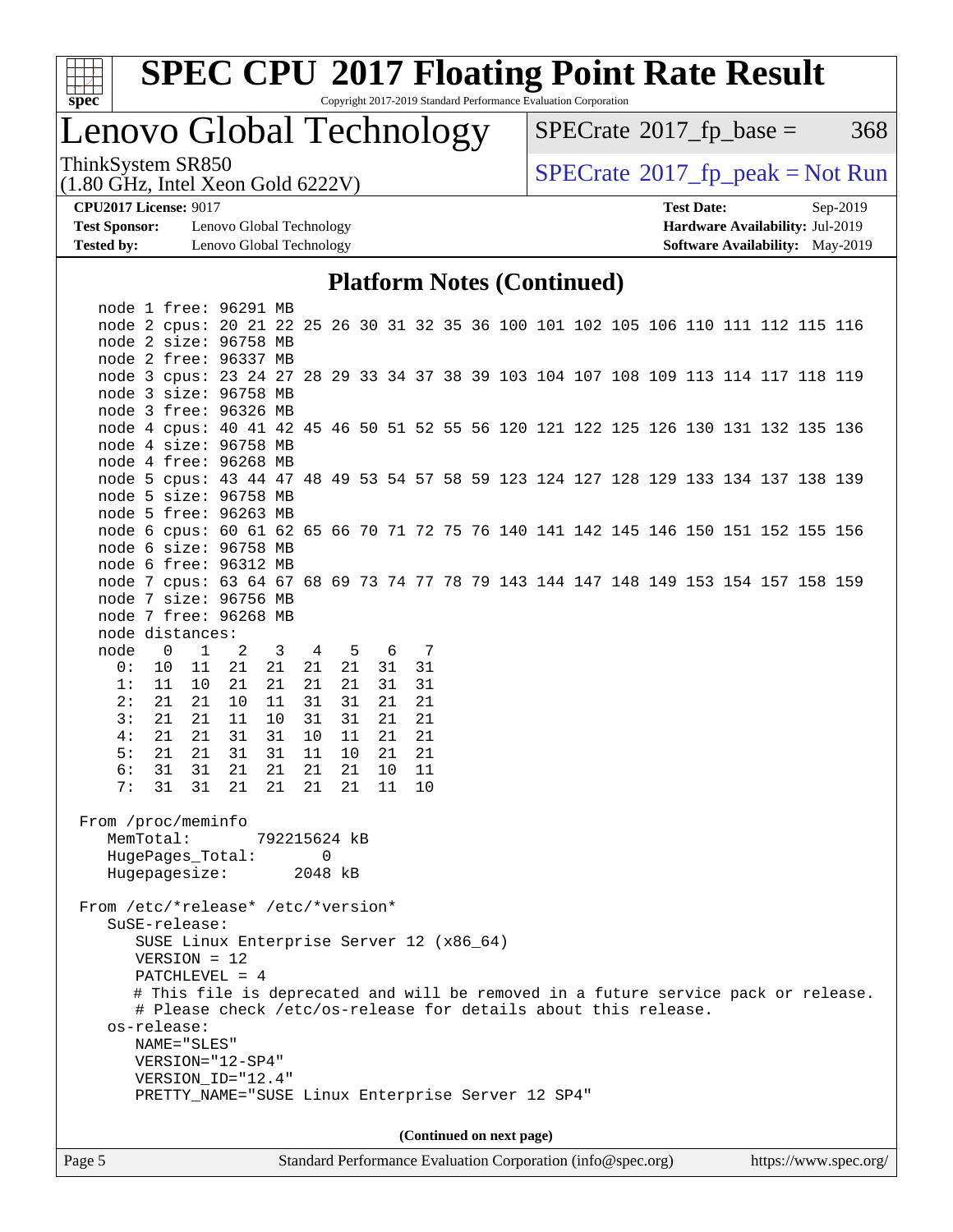| SI<br>ne |  |  |  |  |  |  |  |
|----------|--|--|--|--|--|--|--|

## Lenovo Global Technology

 $SPECTate$ <sup>®</sup>[2017\\_fp\\_base =](http://www.spec.org/auto/cpu2017/Docs/result-fields.html#SPECrate2017fpbase) 368

(1.80 GHz, Intel Xeon Gold 6222V)

ThinkSystem SR850 [SPECrate](http://www.spec.org/auto/cpu2017/Docs/result-fields.html#SPECrate2017fppeak)[2017\\_fp\\_peak = N](http://www.spec.org/auto/cpu2017/Docs/result-fields.html#SPECrate2017fppeak)ot Run

**[CPU2017 License:](http://www.spec.org/auto/cpu2017/Docs/result-fields.html#CPU2017License)** 9017 **[Test Date:](http://www.spec.org/auto/cpu2017/Docs/result-fields.html#TestDate)** Sep-2019

**[Test Sponsor:](http://www.spec.org/auto/cpu2017/Docs/result-fields.html#TestSponsor)** Lenovo Global Technology **[Hardware Availability:](http://www.spec.org/auto/cpu2017/Docs/result-fields.html#HardwareAvailability)** Jul-2019 **[Tested by:](http://www.spec.org/auto/cpu2017/Docs/result-fields.html#Testedby)** Lenovo Global Technology **[Software Availability:](http://www.spec.org/auto/cpu2017/Docs/result-fields.html#SoftwareAvailability)** May-2019

### **[Platform Notes \(Continued\)](http://www.spec.org/auto/cpu2017/Docs/result-fields.html#PlatformNotes)**

 ID="sles" ANSI\_COLOR="0;32" CPE\_NAME="cpe:/o:suse:sles:12:sp4"

uname -a:

 Linux linux-hxhl 4.12.14-94.41-default #1 SMP Wed Oct 31 12:25:04 UTC 2018 (3090901) x86\_64 x86\_64 x86\_64 GNU/Linux

Kernel self-reported vulnerability status:

 CVE-2017-5754 (Meltdown): Not affected CVE-2017-5753 (Spectre variant 1): Mitigation: \_\_user pointer sanitization CVE-2017-5715 (Spectre variant 2): Mitigation: Indirect Branch Restricted Speculation, IBPB, IBRS\_FW

run-level 3 Sep 18 02:20

 SPEC is set to: /home/cpu2017-1.0.5-ic19.0u4 Filesystem Type Size Used Avail Use% Mounted on /dev/sda2 btrfs 744G 40G 704G 6% /home

 Additional information from dmidecode follows. WARNING: Use caution when you interpret this section. The 'dmidecode' program reads system data which is "intended to allow hardware to be accurately determined", but the intent may not be met, as there are frequent changes to hardware, firmware, and the "DMTF SMBIOS" standard. BIOS Lenovo -[TEE141E-2.30]- 07/02/2019 Memory: 48x Samsung M393A2K43CB2-CVF 16 GB 2 rank 2933, configured at 2400

(End of data from sysinfo program)

#### **[Compiler Version Notes](http://www.spec.org/auto/cpu2017/Docs/result-fields.html#CompilerVersionNotes)**

============================================================================== C | 519.lbm\_r(base) 538.imagick\_r(base) 544.nab\_r(base) ------------------------------------------------------------------------------ Intel(R) C Intel(R) 64 Compiler for applications running on Intel(R)  $64$ , Version 19.0.4.227 Build 20190416 Copyright (C) 1985-2019 Intel Corporation. All rights reserved. ------------------------------------------------------------------------------ ==============================================================================  $C++$  | 508.namd\_r(base) 510.parest\_r(base) ------------------------------------------------------------------------------ Intel(R)  $C++$  Intel(R) 64 Compiler for applications running on Intel(R) 64, Version 19.0.4.227 Build 20190416 **(Continued on next page)**

| Standard Performance Evaluation Corporation (info@spec.org)<br>Page 6 | https://www.spec.org/ |
|-----------------------------------------------------------------------|-----------------------|
|-----------------------------------------------------------------------|-----------------------|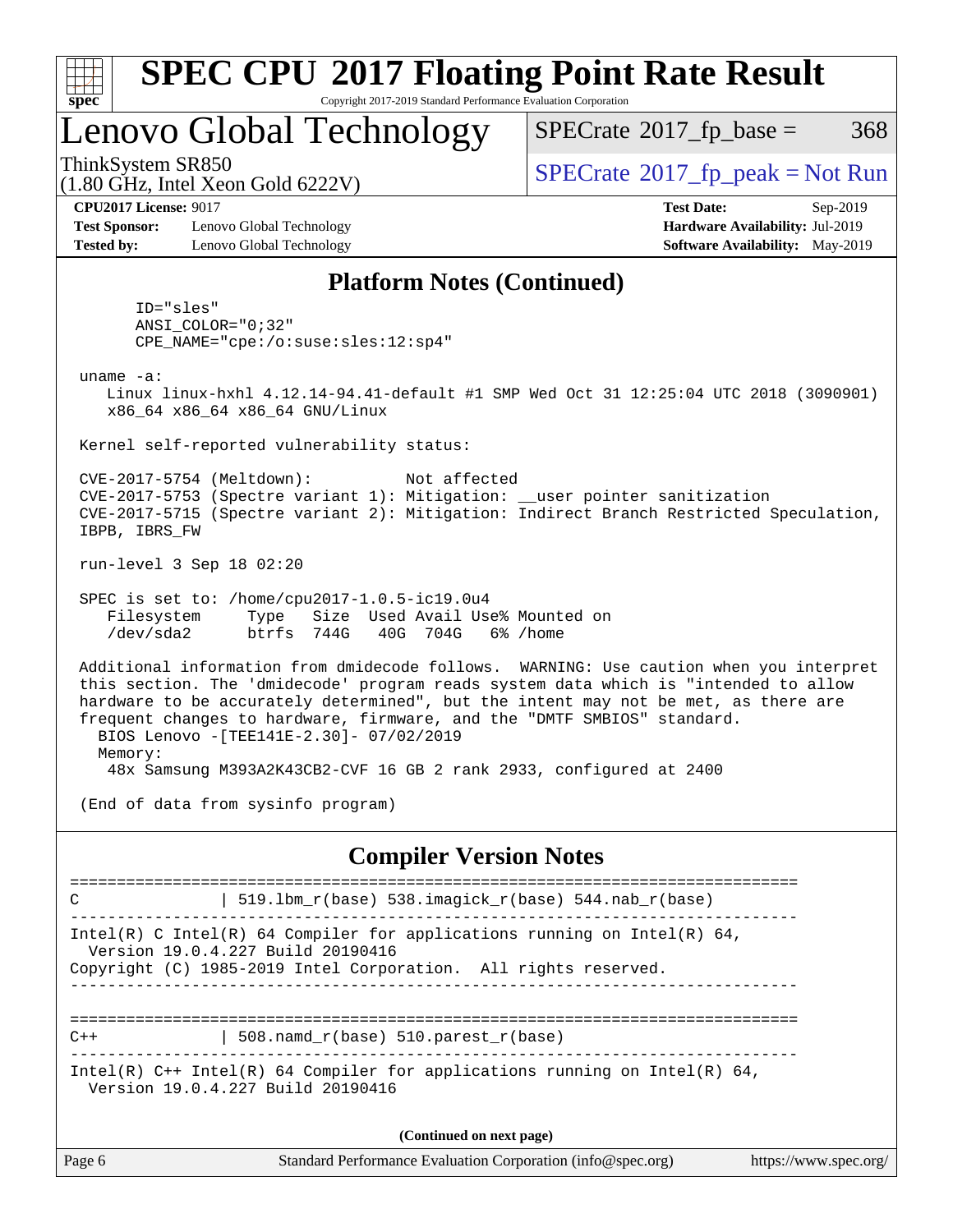

Copyright 2017-2019 Standard Performance Evaluation Corporation

# Lenovo Global Technology

 $SPECTate@2017_fp\_base = 368$ 

(1.80 GHz, Intel Xeon Gold 6222V)

ThinkSystem SR850<br>(1.80 GHz, Intel Xeon Gold 6222V) [SPECrate](http://www.spec.org/auto/cpu2017/Docs/result-fields.html#SPECrate2017fppeak)®[2017\\_fp\\_peak = N](http://www.spec.org/auto/cpu2017/Docs/result-fields.html#SPECrate2017fppeak)ot Run

**[Test Sponsor:](http://www.spec.org/auto/cpu2017/Docs/result-fields.html#TestSponsor)** Lenovo Global Technology **[Hardware Availability:](http://www.spec.org/auto/cpu2017/Docs/result-fields.html#HardwareAvailability)** Jul-2019 **[Tested by:](http://www.spec.org/auto/cpu2017/Docs/result-fields.html#Testedby)** Lenovo Global Technology **[Software Availability:](http://www.spec.org/auto/cpu2017/Docs/result-fields.html#SoftwareAvailability)** May-2019

**[CPU2017 License:](http://www.spec.org/auto/cpu2017/Docs/result-fields.html#CPU2017License)** 9017 **[Test Date:](http://www.spec.org/auto/cpu2017/Docs/result-fields.html#TestDate)** Sep-2019

#### **[Compiler Version Notes \(Continued\)](http://www.spec.org/auto/cpu2017/Docs/result-fields.html#CompilerVersionNotes)**

| Copyright (C) 1985-2019 Intel Corporation. All rights reserved.                                                                                                                                                                                                                                                                                                                                                                                                                                                                                                  |
|------------------------------------------------------------------------------------------------------------------------------------------------------------------------------------------------------------------------------------------------------------------------------------------------------------------------------------------------------------------------------------------------------------------------------------------------------------------------------------------------------------------------------------------------------------------|
|                                                                                                                                                                                                                                                                                                                                                                                                                                                                                                                                                                  |
| $C++$ , $C$<br>$  511.povray_r(base) 526.blender_r(base)$                                                                                                                                                                                                                                                                                                                                                                                                                                                                                                        |
| Intel(R) $C++$ Intel(R) 64 Compiler for applications running on Intel(R) 64,<br>Version 19.0.4.227 Build 20190416<br>Copyright (C) 1985-2019 Intel Corporation. All rights reserved.<br>$Intel(R)$ C Intel(R) 64 Compiler for applications running on Intel(R) 64,<br>Version 19.0.4.227 Build 20190416<br>Copyright (C) 1985-2019 Intel Corporation. All rights reserved.                                                                                                                                                                                       |
| C++, C, Fortran   507.cactuBSSN_r(base)                                                                                                                                                                                                                                                                                                                                                                                                                                                                                                                          |
| Intel(R) C++ Intel(R) 64 Compiler for applications running on Intel(R) 64,<br>Version 19.0.4.227 Build 20190416<br>Copyright (C) 1985-2019 Intel Corporation. All rights reserved.<br>Intel(R) C Intel(R) 64 Compiler for applications running on Intel(R) 64,<br>Version 19.0.4.227 Build 20190416<br>Copyright (C) 1985-2019 Intel Corporation. All rights reserved.<br>Intel(R) Fortran Intel(R) 64 Compiler for applications running on Intel(R)<br>64, Version 19.0.4.227 Build 20190416<br>Copyright (C) 1985-2019 Intel Corporation. All rights reserved. |
| 503.bwaves_r(base) 549.fotonik3d_r(base) 554.roms_r(base)<br>Fortran                                                                                                                                                                                                                                                                                                                                                                                                                                                                                             |
| Intel(R) Fortran Intel(R) 64 Compiler for applications running on Intel(R)<br>64, Version 19.0.4.227 Build 20190416<br>Copyright (C) 1985-2019 Intel Corporation. All rights reserved.                                                                                                                                                                                                                                                                                                                                                                           |
| Fortran, $C$   521.wrf_r(base) 527.cam4_r(base)                                                                                                                                                                                                                                                                                                                                                                                                                                                                                                                  |
| Intel(R) Fortran Intel(R) 64 Compiler for applications running on Intel(R)<br>64, Version 19.0.4.227 Build 20190416<br>Copyright (C) 1985-2019 Intel Corporation. All rights reserved.<br>Intel(R) C Intel(R) 64 Compiler for applications running on Intel(R) 64,<br>Version 19.0.4.227 Build 20190416<br>Copyright (C) 1985-2019 Intel Corporation. All rights reserved.                                                                                                                                                                                       |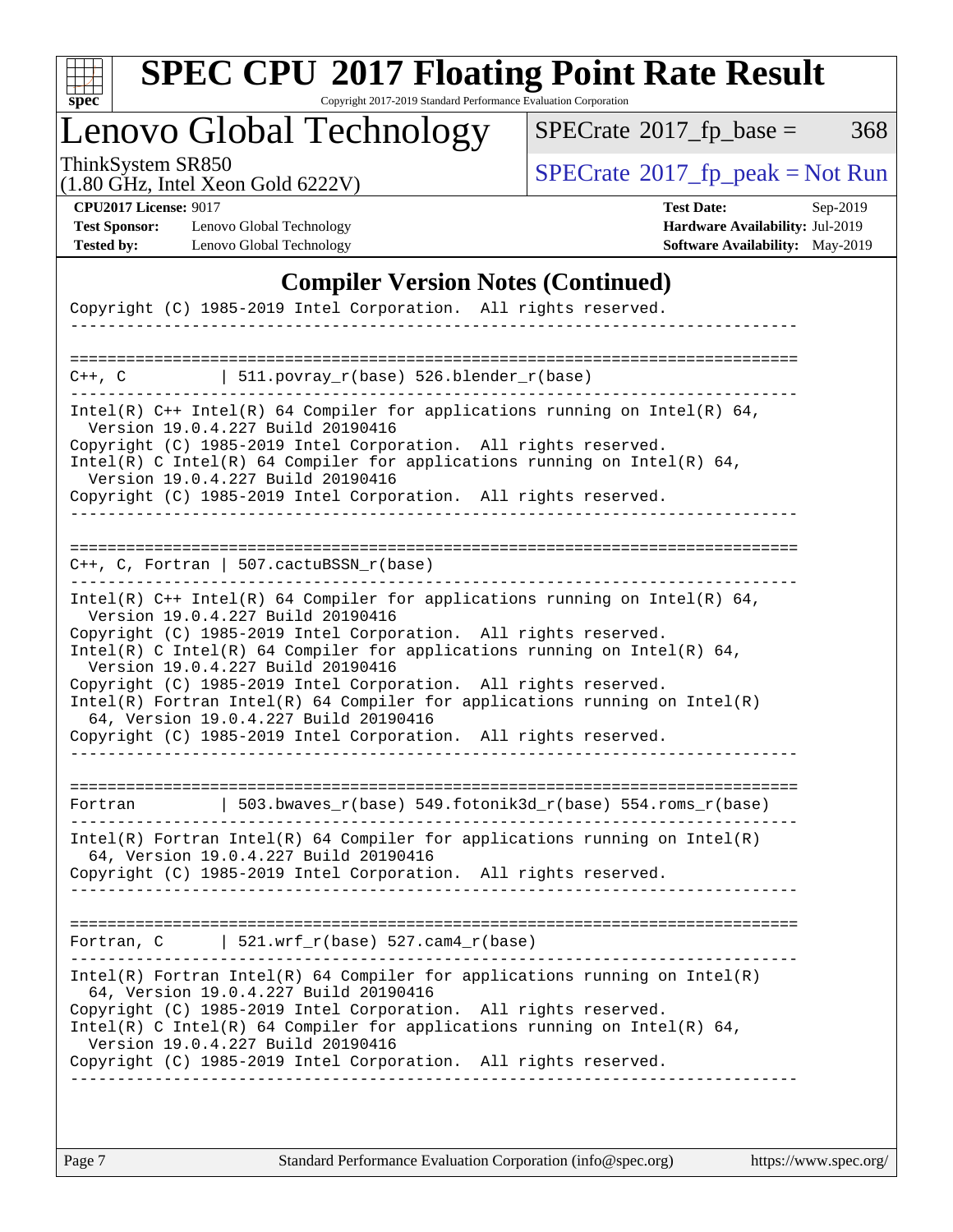

# Lenovo Global Technology

 $SPECTate@2017<sub>fp</sub> base =  $368$$ 

ThinkSystem SR850<br>(1.80 GHz, Intel Year Gold 6222V) [SPECrate](http://www.spec.org/auto/cpu2017/Docs/result-fields.html#SPECrate2017fppeak)®[2017\\_fp\\_peak = N](http://www.spec.org/auto/cpu2017/Docs/result-fields.html#SPECrate2017fppeak)ot Run

(1.80 GHz, Intel Xeon Gold 6222V)

**[Test Sponsor:](http://www.spec.org/auto/cpu2017/Docs/result-fields.html#TestSponsor)** Lenovo Global Technology **[Hardware Availability:](http://www.spec.org/auto/cpu2017/Docs/result-fields.html#HardwareAvailability)** Jul-2019 **[Tested by:](http://www.spec.org/auto/cpu2017/Docs/result-fields.html#Testedby)** Lenovo Global Technology **[Software Availability:](http://www.spec.org/auto/cpu2017/Docs/result-fields.html#SoftwareAvailability)** May-2019

**[CPU2017 License:](http://www.spec.org/auto/cpu2017/Docs/result-fields.html#CPU2017License)** 9017 **[Test Date:](http://www.spec.org/auto/cpu2017/Docs/result-fields.html#TestDate)** Sep-2019

### **[Base Compiler Invocation](http://www.spec.org/auto/cpu2017/Docs/result-fields.html#BaseCompilerInvocation)**

[C benchmarks](http://www.spec.org/auto/cpu2017/Docs/result-fields.html#Cbenchmarks): [icc -m64 -std=c11](http://www.spec.org/cpu2017/results/res2019q4/cpu2017-20190926-18709.flags.html#user_CCbase_intel_icc_64bit_c11_33ee0cdaae7deeeab2a9725423ba97205ce30f63b9926c2519791662299b76a0318f32ddfffdc46587804de3178b4f9328c46fa7c2b0cd779d7a61945c91cd35)

[C++ benchmarks:](http://www.spec.org/auto/cpu2017/Docs/result-fields.html#CXXbenchmarks) [icpc -m64](http://www.spec.org/cpu2017/results/res2019q4/cpu2017-20190926-18709.flags.html#user_CXXbase_intel_icpc_64bit_4ecb2543ae3f1412ef961e0650ca070fec7b7afdcd6ed48761b84423119d1bf6bdf5cad15b44d48e7256388bc77273b966e5eb805aefd121eb22e9299b2ec9d9)

[Fortran benchmarks:](http://www.spec.org/auto/cpu2017/Docs/result-fields.html#Fortranbenchmarks) [ifort -m64](http://www.spec.org/cpu2017/results/res2019q4/cpu2017-20190926-18709.flags.html#user_FCbase_intel_ifort_64bit_24f2bb282fbaeffd6157abe4f878425411749daecae9a33200eee2bee2fe76f3b89351d69a8130dd5949958ce389cf37ff59a95e7a40d588e8d3a57e0c3fd751)

[Benchmarks using both Fortran and C](http://www.spec.org/auto/cpu2017/Docs/result-fields.html#BenchmarksusingbothFortranandC): [ifort -m64](http://www.spec.org/cpu2017/results/res2019q4/cpu2017-20190926-18709.flags.html#user_CC_FCbase_intel_ifort_64bit_24f2bb282fbaeffd6157abe4f878425411749daecae9a33200eee2bee2fe76f3b89351d69a8130dd5949958ce389cf37ff59a95e7a40d588e8d3a57e0c3fd751) [icc -m64 -std=c11](http://www.spec.org/cpu2017/results/res2019q4/cpu2017-20190926-18709.flags.html#user_CC_FCbase_intel_icc_64bit_c11_33ee0cdaae7deeeab2a9725423ba97205ce30f63b9926c2519791662299b76a0318f32ddfffdc46587804de3178b4f9328c46fa7c2b0cd779d7a61945c91cd35)

[Benchmarks using both C and C++:](http://www.spec.org/auto/cpu2017/Docs/result-fields.html#BenchmarksusingbothCandCXX) [icpc -m64](http://www.spec.org/cpu2017/results/res2019q4/cpu2017-20190926-18709.flags.html#user_CC_CXXbase_intel_icpc_64bit_4ecb2543ae3f1412ef961e0650ca070fec7b7afdcd6ed48761b84423119d1bf6bdf5cad15b44d48e7256388bc77273b966e5eb805aefd121eb22e9299b2ec9d9) [icc -m64 -std=c11](http://www.spec.org/cpu2017/results/res2019q4/cpu2017-20190926-18709.flags.html#user_CC_CXXbase_intel_icc_64bit_c11_33ee0cdaae7deeeab2a9725423ba97205ce30f63b9926c2519791662299b76a0318f32ddfffdc46587804de3178b4f9328c46fa7c2b0cd779d7a61945c91cd35)

[Benchmarks using Fortran, C, and C++](http://www.spec.org/auto/cpu2017/Docs/result-fields.html#BenchmarksusingFortranCandCXX): [icpc -m64](http://www.spec.org/cpu2017/results/res2019q4/cpu2017-20190926-18709.flags.html#user_CC_CXX_FCbase_intel_icpc_64bit_4ecb2543ae3f1412ef961e0650ca070fec7b7afdcd6ed48761b84423119d1bf6bdf5cad15b44d48e7256388bc77273b966e5eb805aefd121eb22e9299b2ec9d9) [icc -m64 -std=c11](http://www.spec.org/cpu2017/results/res2019q4/cpu2017-20190926-18709.flags.html#user_CC_CXX_FCbase_intel_icc_64bit_c11_33ee0cdaae7deeeab2a9725423ba97205ce30f63b9926c2519791662299b76a0318f32ddfffdc46587804de3178b4f9328c46fa7c2b0cd779d7a61945c91cd35) [ifort -m64](http://www.spec.org/cpu2017/results/res2019q4/cpu2017-20190926-18709.flags.html#user_CC_CXX_FCbase_intel_ifort_64bit_24f2bb282fbaeffd6157abe4f878425411749daecae9a33200eee2bee2fe76f3b89351d69a8130dd5949958ce389cf37ff59a95e7a40d588e8d3a57e0c3fd751)

### **[Base Portability Flags](http://www.spec.org/auto/cpu2017/Docs/result-fields.html#BasePortabilityFlags)**

 503.bwaves\_r: [-DSPEC\\_LP64](http://www.spec.org/cpu2017/results/res2019q4/cpu2017-20190926-18709.flags.html#suite_basePORTABILITY503_bwaves_r_DSPEC_LP64) 507.cactuBSSN\_r: [-DSPEC\\_LP64](http://www.spec.org/cpu2017/results/res2019q4/cpu2017-20190926-18709.flags.html#suite_basePORTABILITY507_cactuBSSN_r_DSPEC_LP64) 508.namd\_r: [-DSPEC\\_LP64](http://www.spec.org/cpu2017/results/res2019q4/cpu2017-20190926-18709.flags.html#suite_basePORTABILITY508_namd_r_DSPEC_LP64) 510.parest\_r: [-DSPEC\\_LP64](http://www.spec.org/cpu2017/results/res2019q4/cpu2017-20190926-18709.flags.html#suite_basePORTABILITY510_parest_r_DSPEC_LP64) 511.povray\_r: [-DSPEC\\_LP64](http://www.spec.org/cpu2017/results/res2019q4/cpu2017-20190926-18709.flags.html#suite_basePORTABILITY511_povray_r_DSPEC_LP64) 519.lbm\_r: [-DSPEC\\_LP64](http://www.spec.org/cpu2017/results/res2019q4/cpu2017-20190926-18709.flags.html#suite_basePORTABILITY519_lbm_r_DSPEC_LP64) 521.wrf\_r: [-DSPEC\\_LP64](http://www.spec.org/cpu2017/results/res2019q4/cpu2017-20190926-18709.flags.html#suite_basePORTABILITY521_wrf_r_DSPEC_LP64) [-DSPEC\\_CASE\\_FLAG](http://www.spec.org/cpu2017/results/res2019q4/cpu2017-20190926-18709.flags.html#b521.wrf_r_baseCPORTABILITY_DSPEC_CASE_FLAG) [-convert big\\_endian](http://www.spec.org/cpu2017/results/res2019q4/cpu2017-20190926-18709.flags.html#user_baseFPORTABILITY521_wrf_r_convert_big_endian_c3194028bc08c63ac5d04de18c48ce6d347e4e562e8892b8bdbdc0214820426deb8554edfa529a3fb25a586e65a3d812c835984020483e7e73212c4d31a38223) 526.blender\_r: [-DSPEC\\_LP64](http://www.spec.org/cpu2017/results/res2019q4/cpu2017-20190926-18709.flags.html#suite_basePORTABILITY526_blender_r_DSPEC_LP64) [-DSPEC\\_LINUX](http://www.spec.org/cpu2017/results/res2019q4/cpu2017-20190926-18709.flags.html#b526.blender_r_baseCPORTABILITY_DSPEC_LINUX) [-funsigned-char](http://www.spec.org/cpu2017/results/res2019q4/cpu2017-20190926-18709.flags.html#user_baseCPORTABILITY526_blender_r_force_uchar_40c60f00ab013830e2dd6774aeded3ff59883ba5a1fc5fc14077f794d777847726e2a5858cbc7672e36e1b067e7e5c1d9a74f7176df07886a243d7cc18edfe67) 527.cam4\_r: [-DSPEC\\_LP64](http://www.spec.org/cpu2017/results/res2019q4/cpu2017-20190926-18709.flags.html#suite_basePORTABILITY527_cam4_r_DSPEC_LP64) [-DSPEC\\_CASE\\_FLAG](http://www.spec.org/cpu2017/results/res2019q4/cpu2017-20190926-18709.flags.html#b527.cam4_r_baseCPORTABILITY_DSPEC_CASE_FLAG) 538.imagick\_r: [-DSPEC\\_LP64](http://www.spec.org/cpu2017/results/res2019q4/cpu2017-20190926-18709.flags.html#suite_basePORTABILITY538_imagick_r_DSPEC_LP64) 544.nab\_r: [-DSPEC\\_LP64](http://www.spec.org/cpu2017/results/res2019q4/cpu2017-20190926-18709.flags.html#suite_basePORTABILITY544_nab_r_DSPEC_LP64) 549.fotonik3d\_r: [-DSPEC\\_LP64](http://www.spec.org/cpu2017/results/res2019q4/cpu2017-20190926-18709.flags.html#suite_basePORTABILITY549_fotonik3d_r_DSPEC_LP64) 554.roms\_r: [-DSPEC\\_LP64](http://www.spec.org/cpu2017/results/res2019q4/cpu2017-20190926-18709.flags.html#suite_basePORTABILITY554_roms_r_DSPEC_LP64)

### **[Base Optimization Flags](http://www.spec.org/auto/cpu2017/Docs/result-fields.html#BaseOptimizationFlags)**

#### [C benchmarks](http://www.spec.org/auto/cpu2017/Docs/result-fields.html#Cbenchmarks):

[-xCORE-AVX512](http://www.spec.org/cpu2017/results/res2019q4/cpu2017-20190926-18709.flags.html#user_CCbase_f-xCORE-AVX512) [-ipo](http://www.spec.org/cpu2017/results/res2019q4/cpu2017-20190926-18709.flags.html#user_CCbase_f-ipo) [-O3](http://www.spec.org/cpu2017/results/res2019q4/cpu2017-20190926-18709.flags.html#user_CCbase_f-O3) [-no-prec-div](http://www.spec.org/cpu2017/results/res2019q4/cpu2017-20190926-18709.flags.html#user_CCbase_f-no-prec-div) [-qopt-prefetch](http://www.spec.org/cpu2017/results/res2019q4/cpu2017-20190926-18709.flags.html#user_CCbase_f-qopt-prefetch) [-ffinite-math-only](http://www.spec.org/cpu2017/results/res2019q4/cpu2017-20190926-18709.flags.html#user_CCbase_f_finite_math_only_cb91587bd2077682c4b38af759c288ed7c732db004271a9512da14a4f8007909a5f1427ecbf1a0fb78ff2a814402c6114ac565ca162485bbcae155b5e4258871) [-qopt-mem-layout-trans=4](http://www.spec.org/cpu2017/results/res2019q4/cpu2017-20190926-18709.flags.html#user_CCbase_f-qopt-mem-layout-trans_fa39e755916c150a61361b7846f310bcdf6f04e385ef281cadf3647acec3f0ae266d1a1d22d972a7087a248fd4e6ca390a3634700869573d231a252c784941a8)

[C++ benchmarks:](http://www.spec.org/auto/cpu2017/Docs/result-fields.html#CXXbenchmarks) [-xCORE-AVX512](http://www.spec.org/cpu2017/results/res2019q4/cpu2017-20190926-18709.flags.html#user_CXXbase_f-xCORE-AVX512) [-ipo](http://www.spec.org/cpu2017/results/res2019q4/cpu2017-20190926-18709.flags.html#user_CXXbase_f-ipo) [-O3](http://www.spec.org/cpu2017/results/res2019q4/cpu2017-20190926-18709.flags.html#user_CXXbase_f-O3) [-no-prec-div](http://www.spec.org/cpu2017/results/res2019q4/cpu2017-20190926-18709.flags.html#user_CXXbase_f-no-prec-div) [-qopt-prefetch](http://www.spec.org/cpu2017/results/res2019q4/cpu2017-20190926-18709.flags.html#user_CXXbase_f-qopt-prefetch)

**(Continued on next page)**

| Page 8 |  |
|--------|--|
|--------|--|

Page 8 Standard Performance Evaluation Corporation [\(info@spec.org\)](mailto:info@spec.org) <https://www.spec.org/>